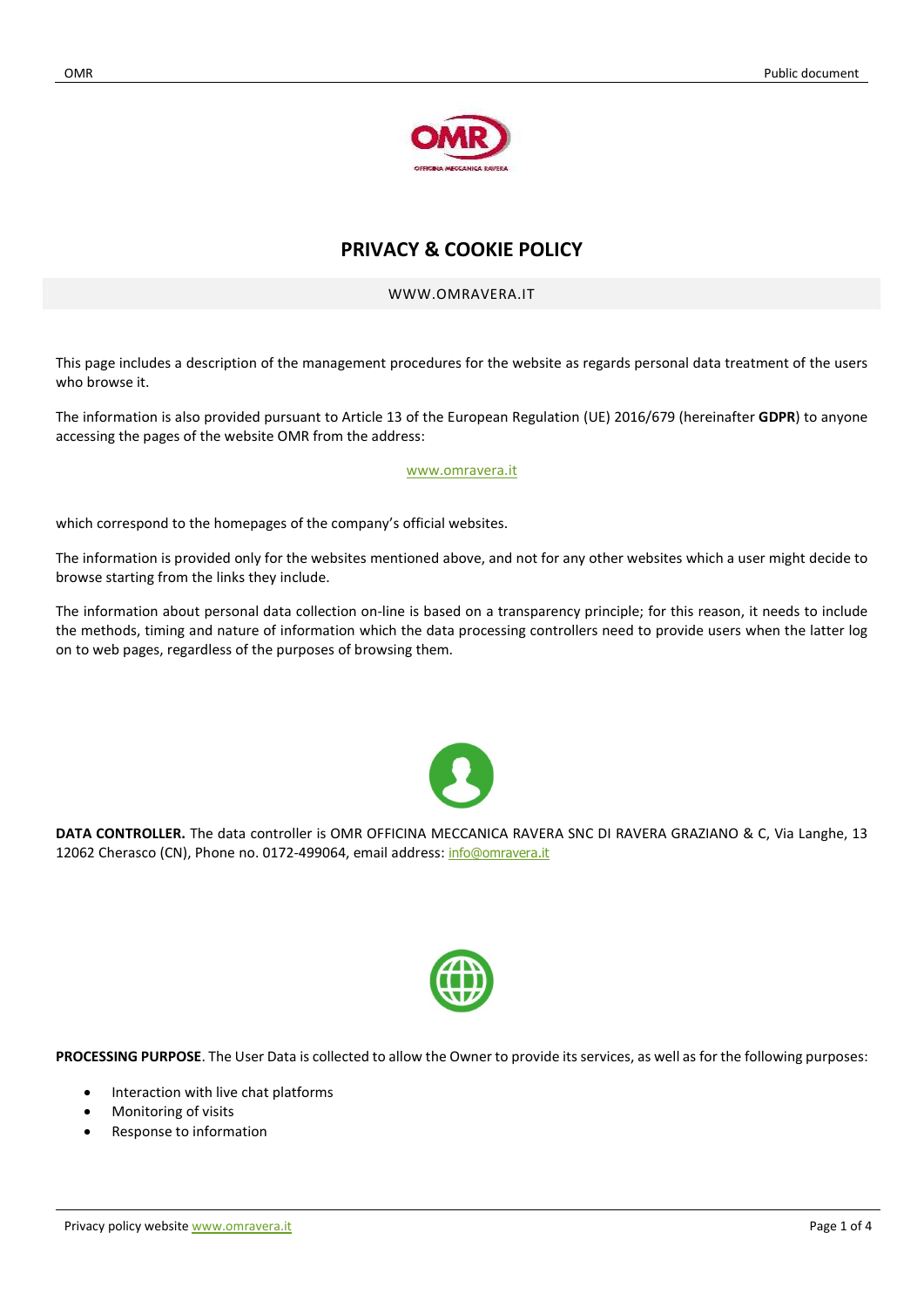LEGAL BASIS. The legal bases of the processing are the need to respond to the requests of the interested party, to give the interested party the services requested and the legitimate interest of the Data Controller.

MANDATORY OR OPTIONAL NATURE OF DATA PROVISION. Please be advised that, condisering the purposes of the data processing, data provision is mandatory. Failure, partial or incorrect provision could make impossible to finalise the contract.

In case of providing data by filling forms containing asterisks:

- The communication of the data marked with an asterisk is necessary and failure to provide it will make impossible for the Data Controller to provide as requested or otherwise handle requests.
- The communication of data without an asterisk is optional: failure to provide data will still make it possible to provide the information requested.

DATA PROVIDED VOLUNTARILY BY THE USER. The optional, explicit and voluntary sending of electronic mail to the addresses indicated on this site entails the subsequent acquisition of the sender's address, necessary to respond to requests, as well as any other personal data included in the message.

The data entered for registration to the newsletter service through the site will be treated as per the relative information.

RECIPIENTS OR GROUPS OF RECIPIENTS. The personal data may be processed exclusively by the Controller or persons authorised by the latter.

The data will not be communicated outside the structure of the owner.

The data will not be disclosed.

LODGING A COMPLAINT WITH THE SUPERVISORY AUTHORITY. The data subject is entitled to lodge a complaint with the Supervisory Authority (for Italy: Garante per la protezione dei dati personali www.garanteprivacy.it).

RIGHTS OF THE DATA SUBJECTS. It is possible at any time, to exercise the rights to access personal data, rectify or erase the latter, restrict processing, object thereto or to processing portability according to articles 15-20 of European Regulation 679/2016 by sending an e-mail to the following address: info@omravera.it

The exercise of the rights of the interested party could be delayed, limited or excluded in the cases provided by art. 2-undecies Legislative Decree 196/03.

RIGHT TO OBJECT. At any time, the right to object may be exercised, for reasons connected with the particular situation of the interested party, to the processing of personal data concerning him / her, pursuant to art. 6, paragraph 1, letters e) or f) GDPR. With regard to the processing of personal data for direct marketing purposes, the interested party has the right to object at any time to the processing of personal data concerning him for these purposes, including profiling to the extent to which it is connected to such marketing direct by sending an email request to info@omravera.it

RIGHT TO WITHDRAWAL THE CONSENT. The interested party has the right to withdraw his / her consent at any time by sending a request by e-mail to the address info@omravera.it; the revocation does not affect the lawfulness of the processing based on the consent given before the withdrawal.

EXISTENCE OF AN AUTOMATED DECISION-MAKING PROCESS. Processing will involve automated decision-making process (oppure) does not involve any automated decision-making process.

TRANSFER OF DATA TO A THIRD COUNTRY OR TO AN INTERNATIONAL ORGANISATION. The data controller will not transfer personal data to a third country or to an international organization except for those services / components of third-party "embedded" in the site, referred to in the paragraphs below with related policies on the subject.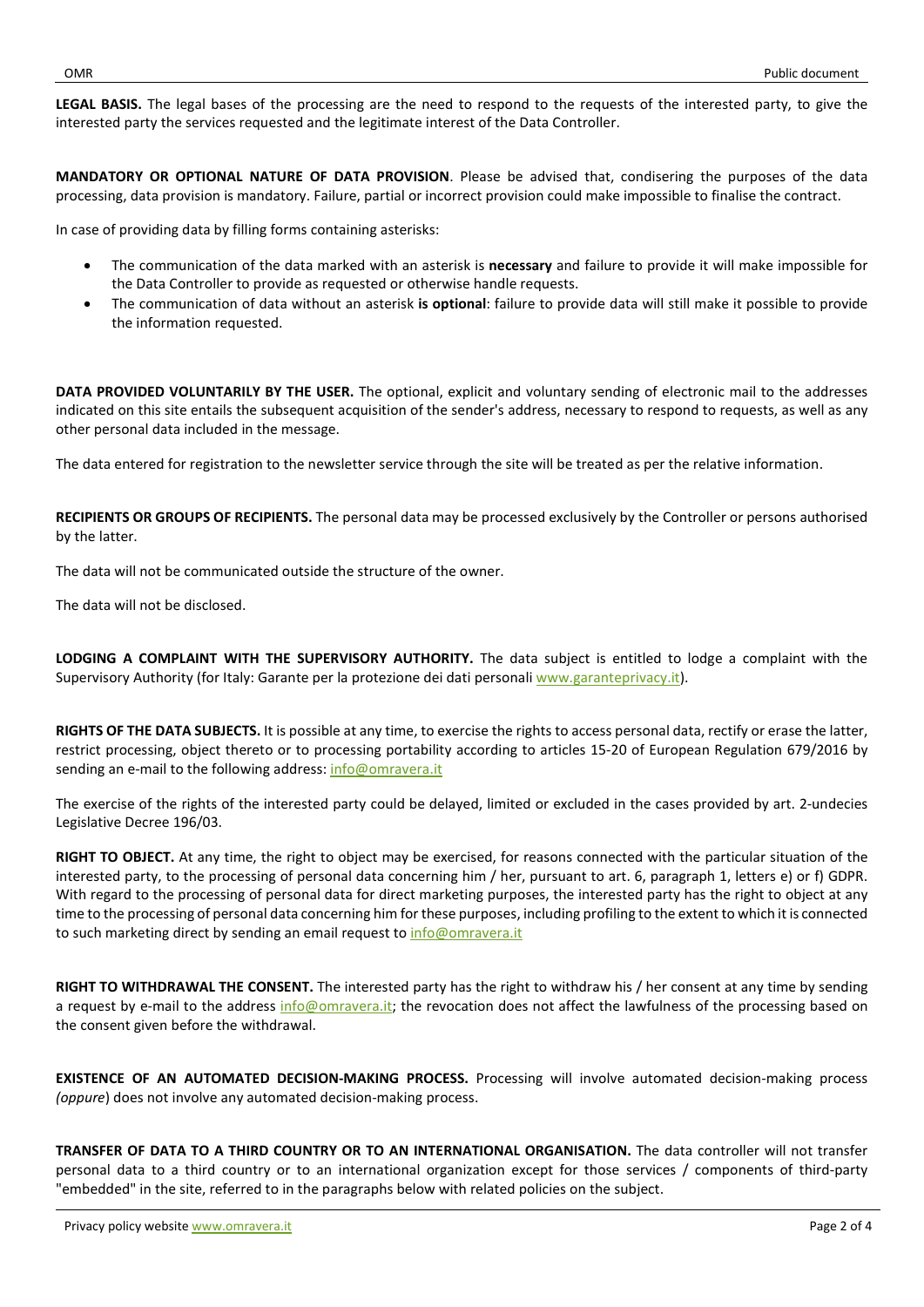

TYPES OF DATA PROCESSED. Our company has reviewed and implements the Decision issued by the Italian Authority for personal data Protection regarding "Simplified procedures for information and acquisition of consent as regards the use of cookies" dated 8 May 2014 – [web doc no. 3118884] (Published in the Italian Official Journal no. 126 of 3 June 2014).

#### What are cookies?

Cookies are small text files which the websites browsed by a user send and record on the computer or mobile device, and are then sent back to the same websites upon the next login. It is exactly because of cookies that the website can remember the user's actions and preferences (this includes, for example, login data, language selected, character size, other display settings, etc.), which means that -when a user browses the same website later on or goes from one page to another on the same website - they do not need to be entered again. Cookies, therefore are essentially used for purposes of IT identification, monitoring of sessions and storage of information concerning user activities in the course of internet browsing; they can also include a unique identification code which makes it possible to track the user's browsing within the website in question. While browsing a website, it is also possible that a user might be sent, on the relevant computer or mobile device, cookies from websites or servers other than the one being browsed at that specific time (aka "third party cookies"). Finally, it is possible that some actions might not be completed without using cookies; this means that the latter – in certain instances - are technically essential for the operation of the website in question.

Below is a list of the various type of cookies available:

- Technical Cookies, i.e. browsing- or session-related, essential for the website operation or to allow users to access any contents or services which they might require.
- Cookie analytics, allowing for an insight into how the website pages are browsed by users. These cookies do not make it possible to collect information about the user's identity or other personal details. All information is processed in an aggregated and anonymous form.
- Functionality cookies, i.e. those used to enable specific website functionalities and a set of selected criteria (for example language or selected products for purchase), with a view to improving the service rendered.
- Third-party cookies, i.e. cookies from websites or servers other than the one hosting this website, used by what are known as third parties for their own purposes.
- Profiling cookies, also third party-related, that is to say cookies whose purpose is to profiling a user, which are then used for direct online mailing based on the preferences shown by the latter in the course of internet browsing.

| <b>COOKIE</b>  | <b>TIPO</b> | <b>DURATA</b> | <b>DESCRIZIONE</b>                                                                                                                          |
|----------------|-------------|---------------|---------------------------------------------------------------------------------------------------------------------------------------------|
| _gat           | Performance | 24 hours      | Used to limit the website request rate                                                                                                      |
| $\_gid$        | Analytics   | 24 hours      | Used to distinguish users                                                                                                                   |
| $\mathsf{g}$ a | Analytics   | 2 years       | Used for statistical purposes, it defines unique visitors                                                                                   |
| collect        | Analytics   | Session       | It is used to send data with regard to the device and to the user<br>behavior. It keep track of the user on devices and marketing channels. |
| Fe typo user   | Technical   | Session       | It preserves the user states in the different pages of the site                                                                             |

#### In details:

#### COOKIE RELATED ACTIONS